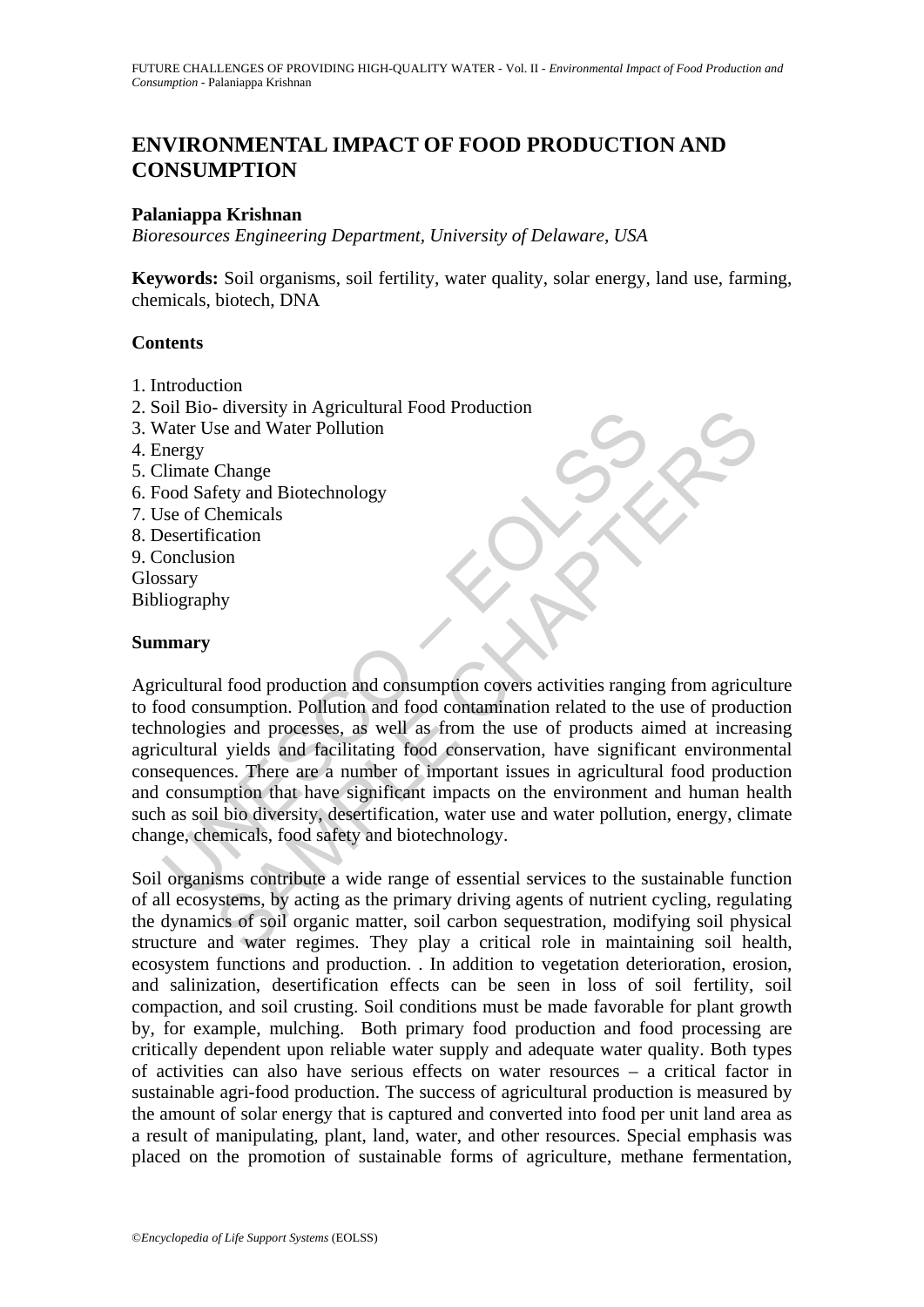manure management, rice cultivation and land use changes once farming was realized as an important factor in climate change, Many of the negative environmental effects of agri-food production are associated with chemical use especially that of mineral fertilizers and pesticides. Modern biotech has great potential to contribute to human well-being. Everyday something new is being discovered in the biotech field that could change the way we think about foods.

## **1. Introduction**

Agricultural food production and consumption covers activities ranging from agriculture to food consumption. Depletion and contamination of natural resources occurs throughout the agri-food chain. Pollution and food contamination related to the use of production technologies and processes, as well as from the use of products aimed at increasing agricultural yields and facilitating food conservation, have significant environmental consequences. There are a number of important factors in agricultural food production and consumption that have significant impacts on the environment and human health. These factors include: soil biodiversity in agricultural food production, water use and water pollution, energy use, climate change, chemicals usage, desertification, and food safety and biotechnology

## **2. Soil Bio- diversity in Agricultural Food Production**

easing agricultural yields and facilitating food conservation,<br>ironmental consequences. There are a number of important fact<br>production and consumption that have significant impacts on th<br>an health. These factors include: agricultural yields and facilitating food conservation, have signifital consequences. There are a number of important factors in agricultural consequences. There are a number of important factors in agricultural consumptio The ever-increasing population growth and demand for food has resulted in the need for sustainable agriculture and viable agricultural systems. Soil is a dynamic, living matrix that is an essential part of the terrestrial ecosystem. It is a critical resource not only to agricultural production and food security but also to the maintenance of most life processes. Soils contain enormous numbers of diverse living organisms assembled in complex and varied communities. Soil biodiversity reflects the variability among living organisms in the soil – ranging from the myriad of invisible microbes, bacteria and fungi to the more familiar macro-fauna such as earthworms and termites. Plant roots can also be considered as soil organisms in view of their symbiotic relationships and interactions with other soil components. These diverse organisms interact with one another and with the various plants and animals in the ecosystem forming a complex web of biological activity. Soil organisms contribute a wide range of essential services to the sustainable function of all ecosystems, by acting as the primary driving agents of nutrient cycling, regulating the dynamics of soil organic matter, soil carbon sequestration, modifying soil physical structure and water regimes. Environmental factors, such as temperature, moisture and acidity, as well as anthropogenic actions, in particular, agricultural and forestry management practices, affect soil biological communities and their functions.

Soil organisms are an integral part of agricultural and forestry ecosystems. They play a critical role in maintaining soil health, ecosystem functions and production. Each organism has a specific role in the complex web of life in the soil [1,2]:

The activities of certain organisms affect soil structure-especially the so-called soil engineers such as worms and termites-through mixing soil horizons and organic matter and increasing porosity.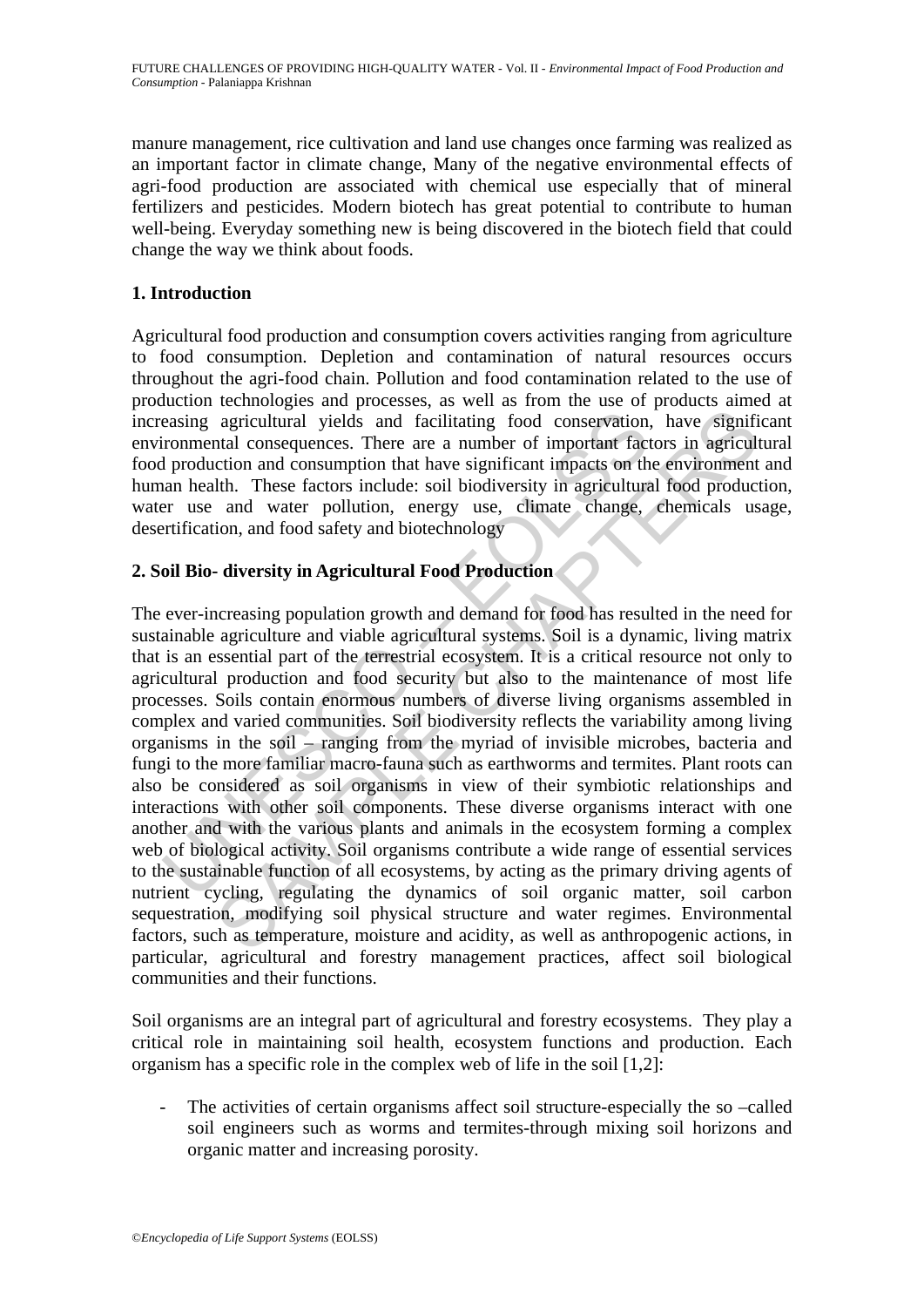- The functions of soil biota are central to decomposition processes and nutrient cycling. They therefore affect plant growth and productivity as well as the release of pollutants in the environment.
- Certain soil organisms can be detrimental to plant growth, for example, the build up of nematodes under certain cropping practices.
- The activities of certain organisms determine the carbon cycle--the rates of carbon sequestration and gaseous emissions and soil organic matter transformation.
- Plant roots, through their interactions with other soil components and symbolic relationships, especially Rhizobium bacteria and Mycorrhiza, play a key role in the uptake of nutrients and water and contribute to the maintenance of soil porosity and organic matter content, through their growth and biomass.
- They can also be used to reduce or eliminate environmental hazards resulting from accumulations of toxic chemicals or other hazardous wastes. This action is known as bioremediation.

from accumulations of toxic chemicals or other hazardous wa<br>known as bioremediation.<br>tainable agriculture (including forestry) involves the successft<br>cultural resources to satisfy human needs while maintainin<br>ironmental qu In accumulations of toxic chemicals or other hazardous wastes. This action<br>an accumulations of toxic chemicals or other hazardous wastes. This action<br>as bioremediation.<br>Pagriculture (including forestry) involves the succes Sustainable agriculture (including forestry) involves the successful management of agricultural resources to satisfy human needs while maintaining or enhancing environmental quality and conserving natural resources for future generations. Improvement in agricultural sustainability requires, alongside effective water and crop management, the optimal use and management of soil fertility and soil physical properties. Management practices alter soil conditions and the soil community of micro, meso and macro organisms. The structure of soil communities is largely determined by the ecosystem characteristics and land use systems. For example, soil compaction, poor vegetation and the lack of presence of plant litter on the soil surface results in reducing the number of soil anthropods. Management strategies, including tillage, crop rotations and use of plant residues and manure, change soil habitats and the food web and alter soil quality, or the capacity of the soil to perform its functions. The goal of efficient agriculture is to develop agro-ecosystems with minimal dependence on agrochemical and energy inputs, in which ecological interactions and synergy among biological components provide the mechanisms for the systems to sponsor their own soil fertility and crop production functions. The mix of soil organisms in the soil also partially determines soil resilience, the desirable ability of a given soil to recover its functions after a disturbance such as fire, compaction and tillage.

Farming communities are concerned with land management issues such as water availability to plants, access to sources of fuel and fodder, control of soil erosion and land degradation, especially avoiding soil nutrient depletion and pollution of air, soil and water resources. Nonetheless, farmers are driven not by environmental concerns, but by economics, by issues of costs and returns and efficiency in terms labor and energy and use of external inputs. The means to create a more favorable environment within the soil and soil biological community for crop production involves site specific decisions concerning crop selection and rotations, fertilizer and planting practices and crop residues. Soil biota can increase or reduce agricultural productivity depending on its composition and the effects of its different activities. Vice versa, farming practices modify soil life including the total number of organisms, the diversity of species and the activity of the individual organisms and the aggregate functions of soil biota.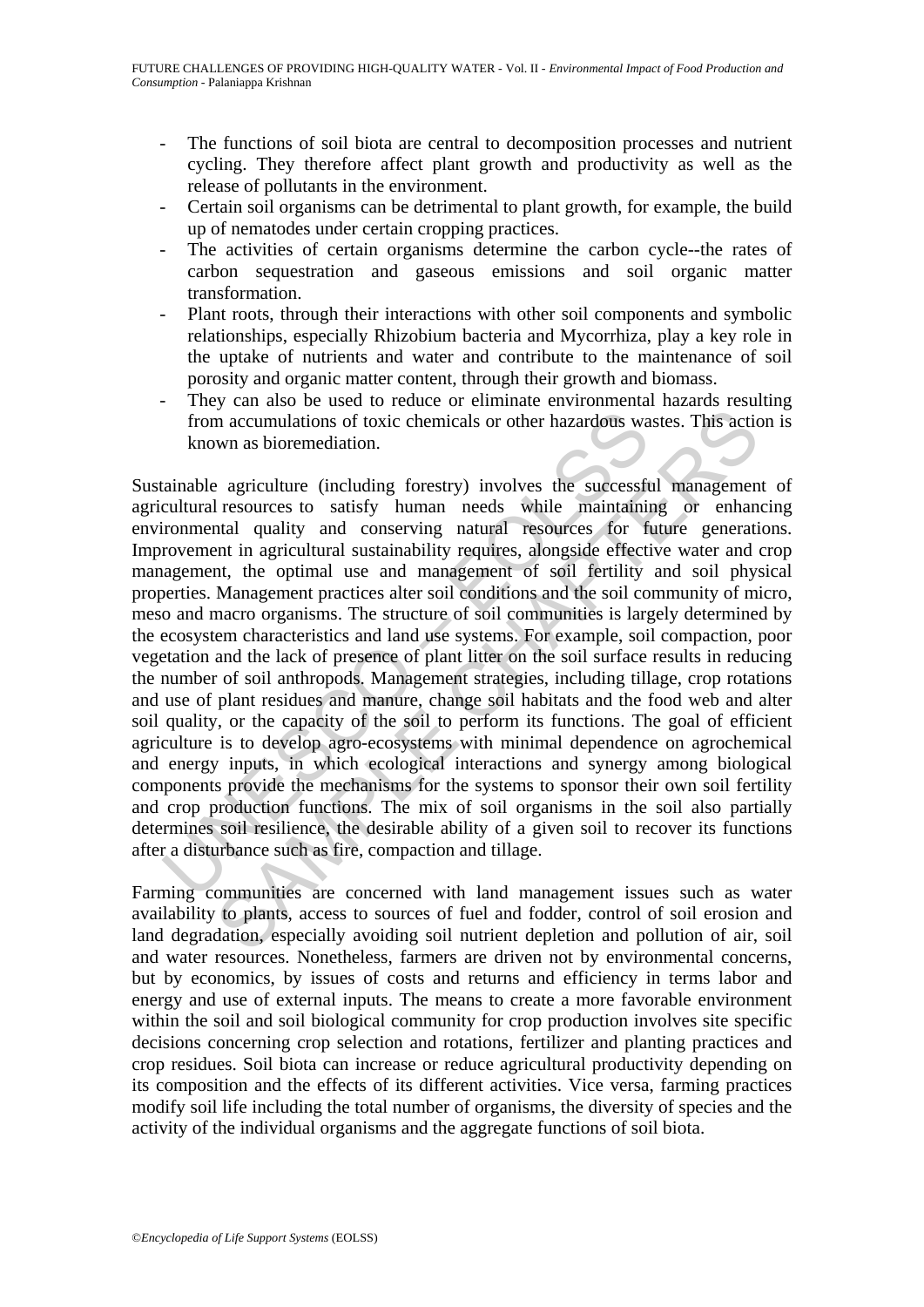Over the last few years, the concepts of Integrated Plant Nutrient Management (IPNM) and Integrated Soil Management have been gaining acceptance, moving away from a more sectoral and inputs-driven approach. Integrated plant nutrient management advocates the careful management of nutrient stocks and flows in a way that leads to profitable and sustained production. Integrated soil management emphasizes the management of nutrient flows, but also describes other important aspects of the soil complex, such as maintaining organic matter content, soil structure, moisture and biodiversity. Capturing all the benefits of soil biological activity for sustainable and productive agriculture requires a better understanding of the linkages among soil life and ecosystem functions and the impacts of human intervention. The complex interactions among soil, plant and animal life, environmental factors and human actions must be effectively managed as an integrated system. A collaborative effort among scientists and farmers is required for the better management of soil biological resources.

Improvement in soil biological management results in economic, environmental and food security benefits:

Economic benefits: Soil biological management results in reduction of input costs by enhancing resource use efficiency. Less fertilizer is required if nutrient cycling becomes more efficient and fewer pesticides are required where a diverse set of pest control organisms are active. Improvement in soil structure also improves the availability of water and nutrients to plants.

rovement in soil biological management results in economic, a<br>security benefits:<br>nomic benefits: Soil biological management results in reduction<br>ancing resource use efficiency. Less fertilizer is required if nutrie<br>e effic The time is of biological management results in economic, environmental<br>ty benefits: Soil biological management results in economic, environmental<br>ty benefits: Soil biological management results in reduction of input cost<br> Environmental protection: Soil organisms filter and detoxify chemicals and absorb the excess nutrients that would otherwise become pollutants when they reach groundwater or surface water. The conservation and management of soil biota help to prevent pollution and land degradation, especially through minimizing the use of agro chemicals and maintaining soil structure. Excessive reduction in soil biodiversity, especially the loss of unique species with unique functions may result in catastrophic ecological effects leading to loss of agricultural productive capacity.

Food Security: Soil biological management can improve crop yield and quality, especially through controlling pests and diseases and enhancing plant growth. Belowground biodiversity determines resource use efficiency, as well as the sustainability and resilience of low-input agro-ecological systems to ensure food security.

The improved management of soil biota and its diversity contributes both to the needs of farmers, especially in maintaining productivity and increasing returns from labor and other inputs, and to national interests through maintaining a healthy and well functioning ecosystem in terms of water quality and preventing soil erosion and land degradation.

## **3. Water Use and Water Pollution**

Agriculture accounts for 70% of all water use. Both primary food production and food processing are critically dependent upon reliable water supply and adequate water quality. Both types of activities can also have serious effects on water resources – a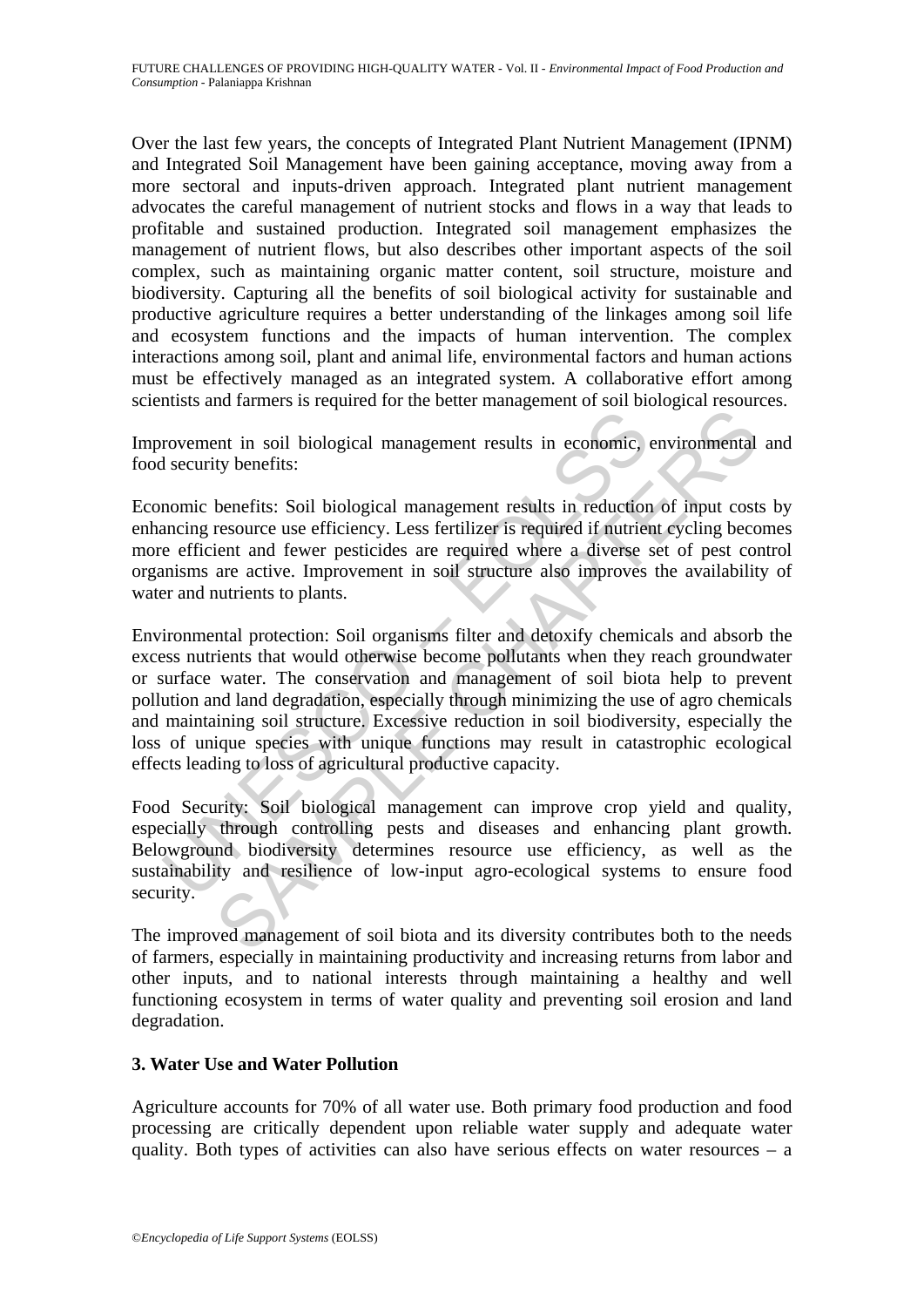critical factor in sustainable agri-food production. Hence, it's important that water is used efficiently for the agricultural process. Efficiency in the use of water for irrigation consists of various components and takes into account losses during storage, conveyance and application to irrigation plots. Identifying the various components and knowing what improvements can be made is essential to making the most effective use of this vital resource. Irrigation systems to apply the water can be fairly expensive, with annual costs ranging from several tens to several hundred U.S. dollars per hectare. Therefore, it is necessary to maximize other inputs for crop production, such as use of fertilizers and pesticides to keep the irrigation costs low.

Water resources are being depleted at a rapid rate, with water tables falling worldwide. Shortage of potable water and agriculture water supplies now affects more than onequarter of the world's population, resulting in poor child and adult health and long-term damage to local economic viability. The Global Environment Outlook report on the state of global environment that is published every two years reported: "If the present consumption pattern continues, two out of every three persons on earth will live in water –stressed conditions by the year 2025" [1]. The situation demands for water conservation, as it is the key to efficient water use. Conservation makes water available for other beneficial uses. While simple in concept, application of conservation measures impact on economics, social patterns, and institutional arrangements for allocation of water, as well as on the nature of our needs for water.

age to local economic viability. The Global Environment Out<br>
of global environment that is published every two years report<br>
sumption pattern continues, two out of every three persons on<br>
err –stressed conditions by the ye local economic viability. The Global Environment Outlook report on<br>bolal environment that is published every two years reported: "If the pre<br>non pattern continues, two out of every three persons on earth will live<br>assesse Improper use of pesticides and fertilizers, poor management of animal manure, as well as inefficient practices in the food processing industry can all contribute to serious pollution of ground and surface waters. In excess levels, nutrients over stimulate the growth of aquatic plants and algae. Excessive growth of these types of organisms consequently clogs waterways, use up dissolved oxygen as they decompose, and block light to deeper waters. This, in turn, proves very harmful to aquatic organisms as it affects the respiration ability or fish and other invertebrates that reside in water. The pollution of rivers and streams with chemical contaminants has become one of the most crucial environmental problems within the 20th century. Waterborne chemical pollution entering rivers and streams cause tremendous amounts of destruction.

A particular emphasis should be placed on the development, utilization and protection of water in all developed and other developing regions. Water plays a central role in all aspects of life. Several organizations such as United Nations Food and Agriculture organization and the World Bank are involved in water resource management programs and also in the regional analysis and country profiles on water resource development.

- -
- -
- -

TO ACCESS ALL THE **13 PAGES** OF THIS CHAPTER, Visit[: http://www.eolss.net/Eolss-sampleAllChapter.aspx](https://www.eolss.net/ebooklib/sc_cart.aspx?File=E5-17-02-03)